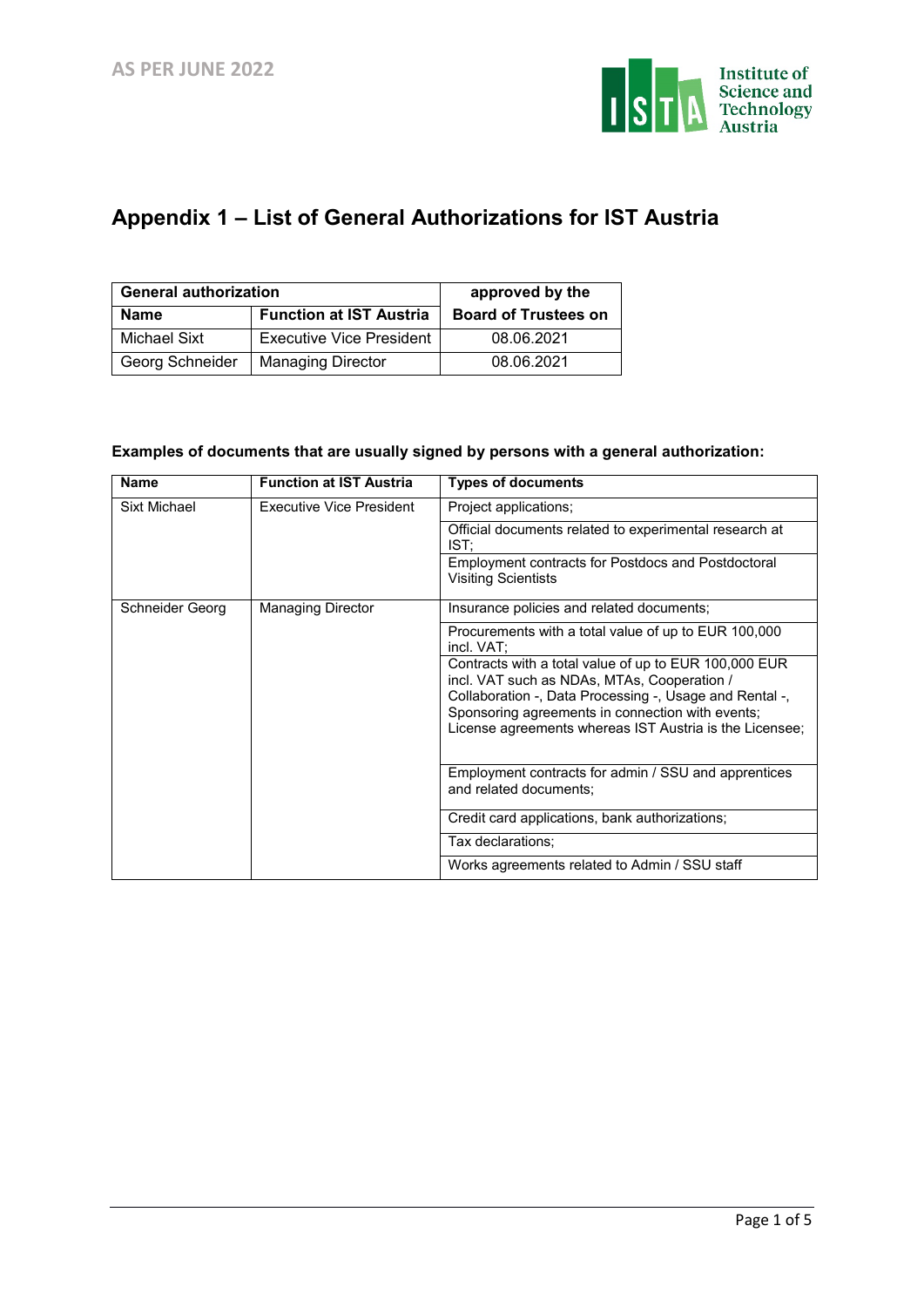

|  | Appendix 2 – Authorizations for specific duties |  |  |
|--|-------------------------------------------------|--|--|
|  |                                                 |  |  |

| Special authorization for specific duties granted to: | granted by                                                      |                                                                                                                                                                                                                                                                                                                                                                                                                                                                                                                                                                                            |                  |  |
|-------------------------------------------------------|-----------------------------------------------------------------|--------------------------------------------------------------------------------------------------------------------------------------------------------------------------------------------------------------------------------------------------------------------------------------------------------------------------------------------------------------------------------------------------------------------------------------------------------------------------------------------------------------------------------------------------------------------------------------------|------------------|--|
| <b>Name</b>                                           | <b>Function at IST Austria</b>                                  | <b>Specific duties</b>                                                                                                                                                                                                                                                                                                                                                                                                                                                                                                                                                                     | the President on |  |
| Abraham Barbara                                       | Deputy Managing<br>Director, Head of<br><b>Academic Affairs</b> | - Grant applications and agreements on<br>behalf of the President                                                                                                                                                                                                                                                                                                                                                                                                                                                                                                                          | 20.12.2019       |  |
| Abraham Barbara                                       | Deputy Managing<br>Director, Head of<br><b>Academic Affairs</b> | - Employment contracts and offer letters<br>for administrative staff in absence of the<br><b>Managing Director</b>                                                                                                                                                                                                                                                                                                                                                                                                                                                                         | 01.12.2020       |  |
| <b>Anderl Karin</b>                                   | <b>Human Resources</b>                                          | • training alliance agreements for<br>apprentices,<br>• the enrollment of apprentices in the<br>vocational school,<br>• grant applications for apprentices at the<br>"Wirtschaftskammer NÖ",<br>• applications for work permit<br>("Beschäftigungsbewilligung"),<br>• employer declaration agreements<br>("Arbeitgebererklärung"),<br>• hosting agreements.                                                                                                                                                                                                                                | 25.05.2022       |  |
| Asenov Todor                                          | Manager of Machine<br>Shop                                      | • Declarations for the acceptance of<br>equipment based on existing purchase<br>contracts between ISTA and a third party.<br>• Loan / demo equipment contracts.                                                                                                                                                                                                                                                                                                                                                                                                                            | 25.05.2022       |  |
| <b>Bagiante Salvatore</b>                             | Manager of<br>Nanofabrication Facility                          | • Declarations for the acceptance of<br>equipment based on existing purchase<br>contracts between ISTA and a third party.                                                                                                                                                                                                                                                                                                                                                                                                                                                                  | 25.05.2022       |  |
| <b>Bickel Bernd</b>                                   | <b>Vice President for</b><br><b>Technology Transfer</b>         | - Rechtsgeschäfte, die laut den jeweils<br>gültigen Rules for Professors in den<br>Zuständigkeitsbereich<br>der Authorized Person for IP fallen.<br>- Entscheidungen der<br>Generalversammlung der TWIST<br>Research Transfer and Development<br>GmbH ("TWIST") über<br>Interessenkonflikte der Geschäftsführung<br>oder Mitarbeitern der TWIST.                                                                                                                                                                                                                                           | 26.04.2022       |  |
| <b>Bickel Bernd</b>                                   | Vice President for<br><b>Technology Transfer</b>                | Special power of attorney with full power<br>and authority to commission and appoint<br>patent attorneys and grant them<br>corresponding power of attorneys to act<br>as ISTA's attorney(s), and to represent<br>ISTA before and to transact all business<br>in national and/or international patent<br>offices (including the European Patent<br>Office) in connection with the application,<br>prosecution and/or cancellation<br>proceedings of any patents or other<br>industrial property rights in the name of<br>ISTA, and to revoke such powers and<br>authorizations at any time. | 30.05.2022       |  |
| Binishofer<br>Heidemarie                              | Deputy Head Human<br>Resources                                  | • training alliance agreements for<br>apprentices,<br>• the enrollment of apprentices in the<br>vocational school,<br>• grant applications for apprentices at the<br>"Wirtschaftskammer NÖ",<br>• applications for work permit<br>("Beschäftigungsbewilligung"),<br>· employer declaration agreements                                                                                                                                                                                                                                                                                      | 25.05.2022       |  |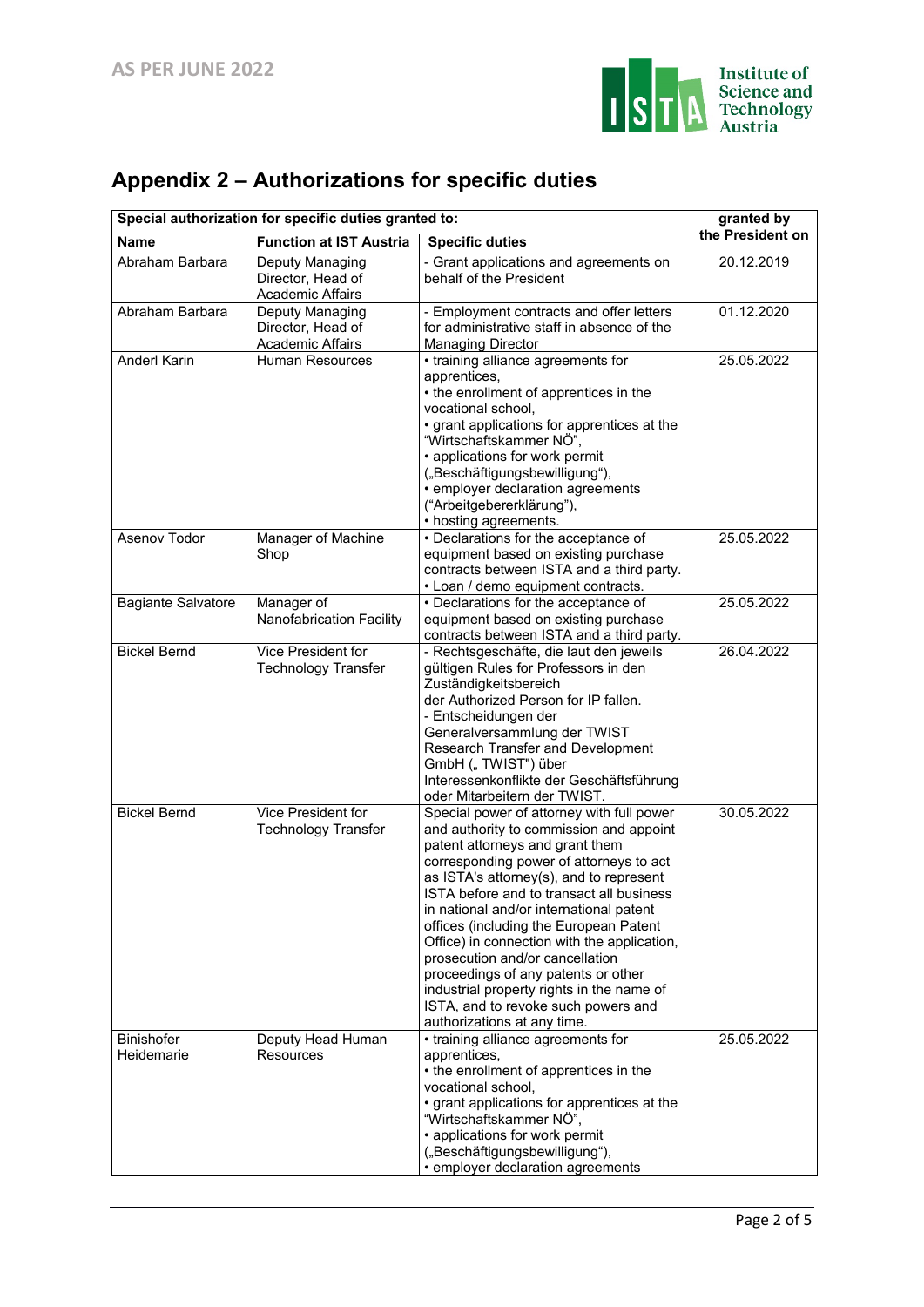

| Special authorization for specific duties granted to: | granted by                                 |                                                                                                                                                                                                                                                                                                                                                                                          |                  |
|-------------------------------------------------------|--------------------------------------------|------------------------------------------------------------------------------------------------------------------------------------------------------------------------------------------------------------------------------------------------------------------------------------------------------------------------------------------------------------------------------------------|------------------|
| <b>Name</b>                                           | <b>Function at IST Austria</b>             | <b>Specific duties</b>                                                                                                                                                                                                                                                                                                                                                                   | the President on |
|                                                       |                                            | ("Arbeitgebererklärung"),<br>• reimbursement agreements for training<br>costs,<br>• hosting agreements.                                                                                                                                                                                                                                                                                  |                  |
| <b>Bode Silvia</b>                                    | <b>Human Resources</b>                     | • training alliance agreements for<br>apprentices,<br>• the enrollment of apprentices in the<br>vocational school,<br>• grant applications for apprentices at the<br>"Wirtschaftskammer NÖ",<br>• employer declaration agreements                                                                                                                                                        | 25.05.2022       |
| Brandstätter Zoe                                      | <b>Human Resources</b>                     | ("Arbeitgebererklärung").<br>• training alliance agreements for<br>apprentices,<br>• the enrollment of apprentices in the<br>vocational school,<br>• grant applications for apprentices at the<br>"Wirtschaftskammer NÖ",<br>• applications for work permit<br>("Beschäftigungsbewilligung"),<br>• employer declaration agreements<br>("Arbeitgebererklärung"),<br>• hosting agreements. | 25.05.2022       |
| <b>Cummins Renate</b>                                 | Human Resources                            | • training alliance agreements for<br>apprentices,<br>• the enrollment of apprentices in the<br>vocational school,<br>• grant applications for apprentices at the<br>"Wirtschaftskammer NÖ",<br>• applications for work permit<br>("Beschäftigungsbewilligung"),<br>• employer declaration agreements<br>("Arbeitgebererklärung"),<br>• hosting agreements.                              | 25.05.2022       |
| Fohringer Wolfgang                                    | Head of Finance                            | - Agreements for advances salary<br>payments<br>- Standard apartment contracts                                                                                                                                                                                                                                                                                                           | 28.06.2019       |
| Frimlová (Benková)<br>Eva                             | Dean of the Graduate<br>School             | Employment contracts for PhD Students,<br>Pre-doctoral Visiting Scientists, and<br>Scientific Interns, as well as any individual<br>traineeship agreements relating to the<br>stay of students or other early stage<br>researchers on traineeships at IST Austria                                                                                                                        | 01.09.2021       |
| Gansch Roland                                         | Head of Scientific<br><b>Service Units</b> | • Declarations for the acceptance of<br>equipment based on existing purchase<br>contracts between ISTA and a third party.<br>• Non-disclosure agreements.                                                                                                                                                                                                                                | 25.05.2022       |
| Haindl Christoph                                      | Team Lead IT<br>infrastructure             | A1 B2B webshop                                                                                                                                                                                                                                                                                                                                                                           | 04.06.2019       |
| Herbst (Egger) Elke                                   | <b>Team Lead Campus</b><br>Services        | Standard apartment contracts                                                                                                                                                                                                                                                                                                                                                             | 23.02.2021       |
| Hipfinger Stefan                                      | Head of Construction &<br>Maintenance      | Charging Agreements for electric cars                                                                                                                                                                                                                                                                                                                                                    | 03.10.2019       |
| Hipfinger Stefan                                      | Head of Construction &<br>Maintenance      | Vertretung vor Baubehörde<br>Klosterneuburg in Bauangelegenheiten<br>und vor BH Klosterneuburg in Sachen des<br>Arbeitsstätten-Rechtes                                                                                                                                                                                                                                                   | 08.04.2021       |
| Hippenmeyer Simon Area Chair                          |                                            | <b>Employment contracts for Postdocs</b>                                                                                                                                                                                                                                                                                                                                                 | 07.04.2020       |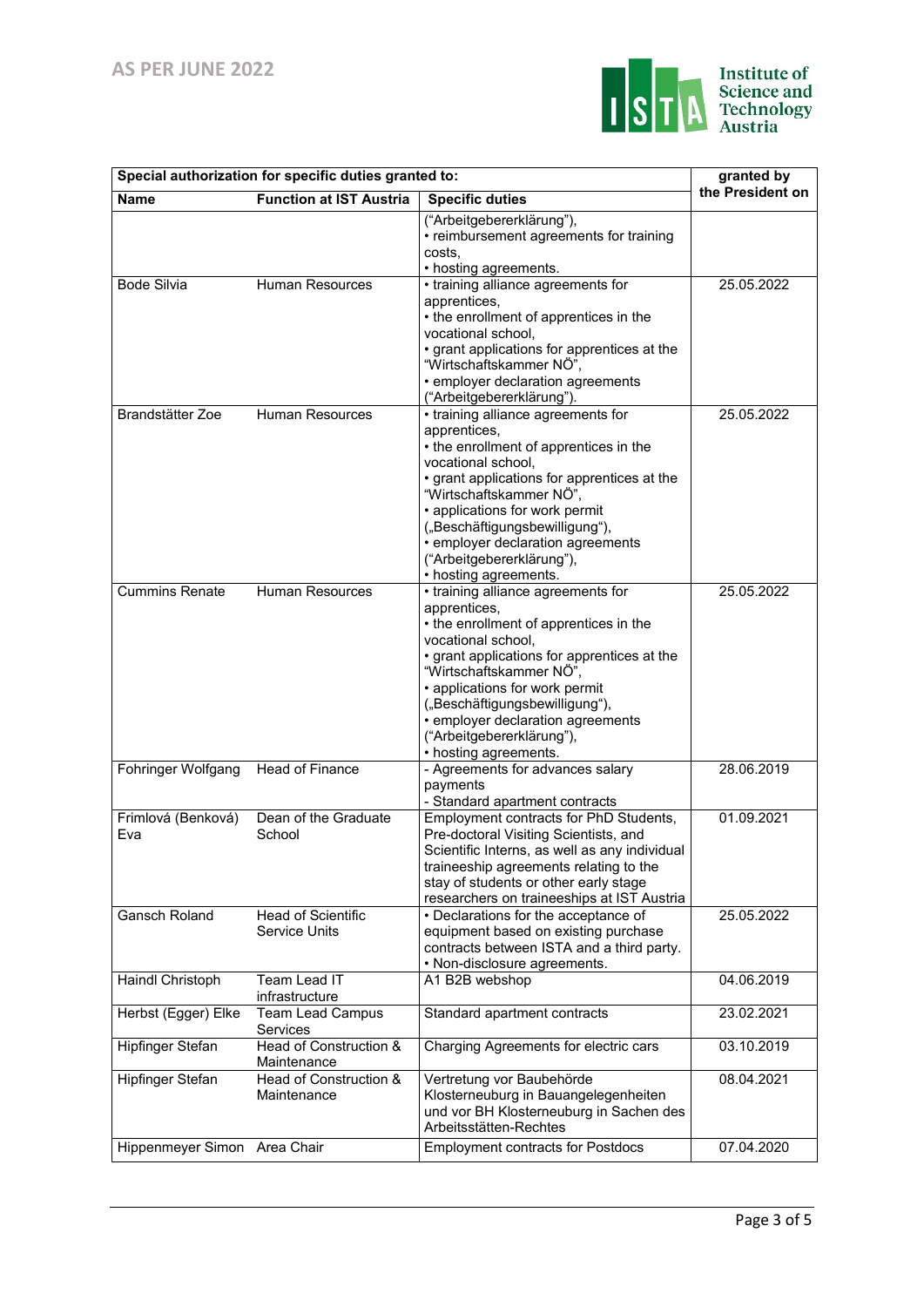

| Special authorization for specific duties granted to: | granted by                                           |                                                                                                                                                                                                                                                                                                                                                                                                                 |                  |
|-------------------------------------------------------|------------------------------------------------------|-----------------------------------------------------------------------------------------------------------------------------------------------------------------------------------------------------------------------------------------------------------------------------------------------------------------------------------------------------------------------------------------------------------------|------------------|
| <b>Name</b>                                           | <b>Function at IST Austria</b>                       | <b>Specific duties</b>                                                                                                                                                                                                                                                                                                                                                                                          | the President on |
| Hippenmeyer Simon Area Chair                          |                                                      | Employment contracts for Postdoctoral<br><b>Visiting Scientists</b>                                                                                                                                                                                                                                                                                                                                             | 01.02.2021       |
| Kaya Arzu                                             | <b>Human Resources</b>                               | • training alliance agreements for<br>apprentices.<br>• the enrollment of apprentices in the<br>vocational school,<br>• grant applications for apprentices at the<br>"Wirtschaftskammer NÖ",<br>• applications for work permit<br>("Beschäftigungsbewilligung"),<br>• employer declaration agreements<br>("Arbeitgebererklärung"),<br>• hosting agreements.                                                     | 25.05.2022       |
| <b>Krens Gabriel</b>                                  | Manager of Imaging and<br><b>Optics Facility</b>     | • Declarations for the acceptance of<br>equipment based on existing purchase<br>contracts between ISTA and a third party.<br>• Loan / demo equipment contracts.                                                                                                                                                                                                                                                 | 25.05.2022       |
| Lovicar Ludek                                         | Manager of Electron<br>Microscopy Facility           | • Declarations for the acceptance of<br>equipment based on existing purchase<br>contracts between ISTA and a third party.<br>• Loan / demo equipment contracts.                                                                                                                                                                                                                                                 | 25.05.2022       |
| <b>Nowak Matthias</b>                                 | Manager of Laboratory<br><b>Support Facility</b>     | • Declarations for the acceptance of<br>equipment based on existing purchase<br>contracts between ISTA and a third party.<br>• Loan / demo equipment contracts.                                                                                                                                                                                                                                                 | 25.05.2022       |
| Pietrzak Krzysztof                                    | Area Chair                                           | <b>Employment contracts for Postdocs</b>                                                                                                                                                                                                                                                                                                                                                                        | 07.04.2020       |
| Pietrzak Krzysztof                                    | Area Chair                                           | <b>Employment contracts for Postdoctoral</b><br><b>Visiting Scientists</b>                                                                                                                                                                                                                                                                                                                                      | 01.02.2021       |
| Potzmann Kerstin                                      | Human Resources                                      | • training alliance agreements for<br>apprentices,<br>• the enrollment of apprentices in the<br>vocational school,<br>• grant applications for apprentices at the<br>"Wirtschaftskammer NÖ",<br>• applications for work permit<br>("Beschäftigungsbewilligung"),<br>· employer declaration agreements<br>("Arbeitgebererklärung"),<br>• hosting agreements.                                                     | 25.05.2022       |
| Reisinger Karin                                       | Head of Human<br>Resources                           | • training alliance agreements for<br>apprentices,<br>• the enrollment of apprentices in the<br>vocational school,<br>• grant applications for apprentices at the<br>"Wirtschaftskammer NÖ",<br>• applications for work permit<br>("Beschäftigungsbewilligung"),<br>• employer declaration agreements<br>("Arbeitgebererklärung"),<br>• reimbursement agreements for training<br>costs,<br>• hosting agreements | 25.05.2022       |
| Rovó Petra                                            | Manager of Nuclear<br>Magnetic Resonance<br>Facility | • Declarations for the acceptance of<br>equipment based on existing purchase<br>contracts between ISTA and a third party.                                                                                                                                                                                                                                                                                       | 25.05.2022       |
| Schunn Michael                                        | Manager of Pre-Clinical<br>Facility                  | Conditions of Use (CoU) MMRRC (mutant<br>mouse resource and research centers)                                                                                                                                                                                                                                                                                                                                   | 31.07.2020       |